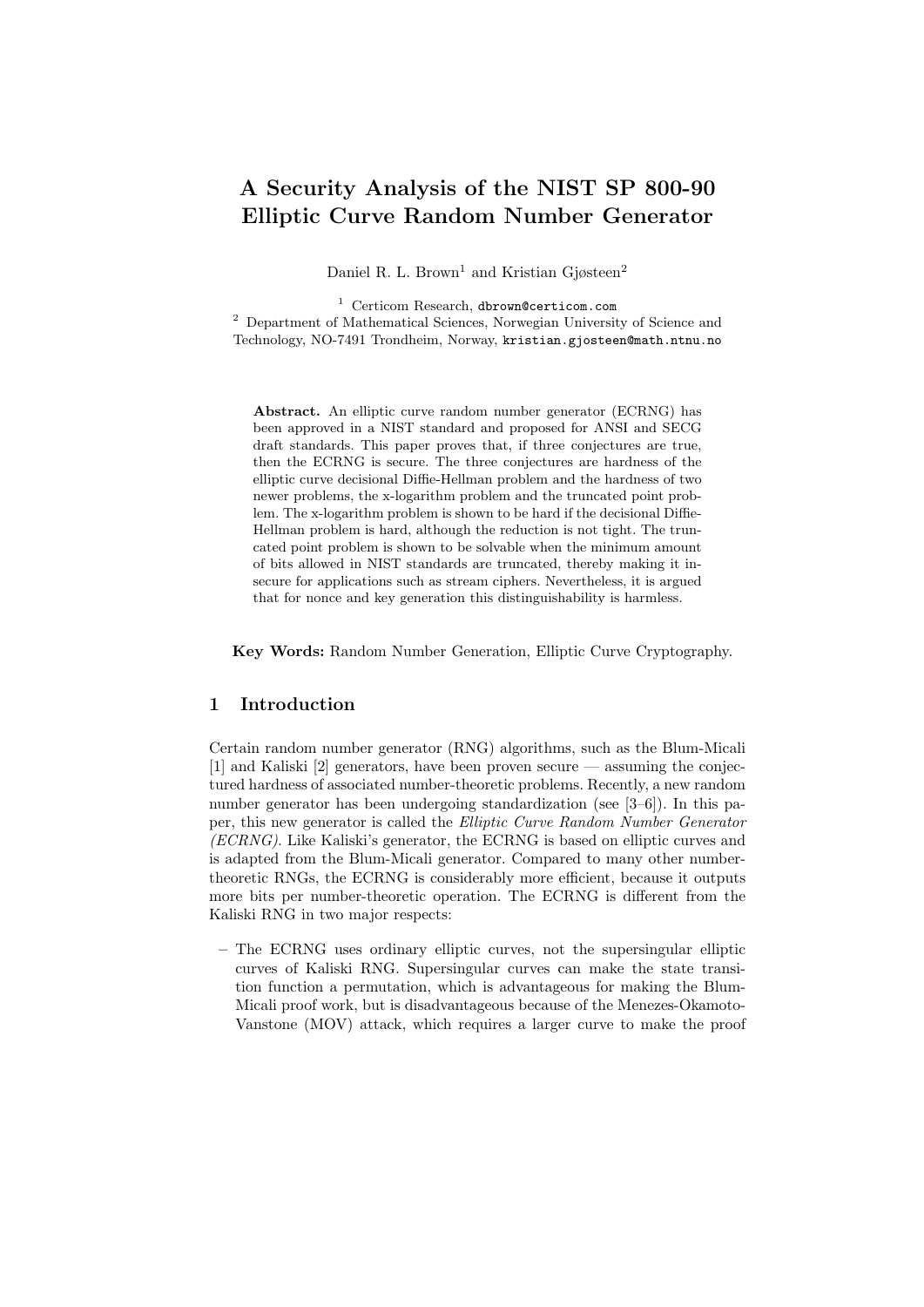give a useful assurance.<sup>3</sup> For ordinary curves, the state transition function is many-to-one, often two-to-one. This paper adapts the Blum-Micali proof by introducing the x-logarithm problem to overcome the obstacle introduced by state transition function not being a permutation.

– The ECRNG produces at each state update an output with almost as many bits as in the x-coordinate of an elliptic curve point, whereas the Kaliski ECRNG outputs just a single bit. Therefore the ECRNG is considerably more efficient than the Kaliski RNG if operated over the same elliptic curve. The Kaliski RNG outputs a single bit that is a hardcore predicate for the elliptic curve discrete logarithm problem (ECDLP). The ECRNG output function essentially uses a conjectured hardcore function of the ECDLP. The basis of this conjecture is the elliptic curve DDH problem, and the truncated point problem (TPP), defined below.

This paper proves that ECRNG is secure if the following problems are hard:

- The elliptic curve version of the well known decisional Diffie-Hellman problem (DDH). This is now widely accepted for certain groups. These groups include most small cofactor order elliptic curve groups defined over finite fields, such as the NIST curves. Boneh [7] gives an excellent survey about the DDH problem.
- The x-logarithm problem (XLP): a new problem, which is, given an elliptic curve point, determine whether its discrete logarithm is congruent to the x-coordinate of an elliptic curve point. This problem is discussed further in §5. We provide some evidence that the XLP problem is almost as hard as the DDH problem. The evidence takes the form of loose reduction between a related problem, AXLP (defined below), and the DDH problem.
- The truncated point problem (TPP): a new problem, which is, given a bit string of a certain length, determine whether it is obtained by truncating the x-coordinate of a random elliptic curve point. The TPP problem concerns extraction of pseudorandom bits from random elliptic curve points. El Mahassni and Shparlinski [8] give some results about extraction of pseudorandom bits from elliptic curve points. Gürel [9] also gives some results, although with fewer bits extracted than in the ECRNG. We discuss the TPP problem in §7. We find that if too few bits are truncated, then the result is distinguishable from a random bit string. Schoenmakers and Sidorenko [10] independently found a similar result.

Naor and Reingold [11] constructed pseudorandom functions secure as the hardness of the DDH problem, while Gertner and Malkin constructed such a pseudorandom number generator based on the same assumption. Farashahi, Schoenmakers and Sidorenko [12] recently constructed pseudorandom number generators following a modified version of the ECRNG, which are secure as DDH over certain groups.

<sup>3</sup> This is not to say that MOV attack could be applied against the Kaliski RNG for smaller sized curves.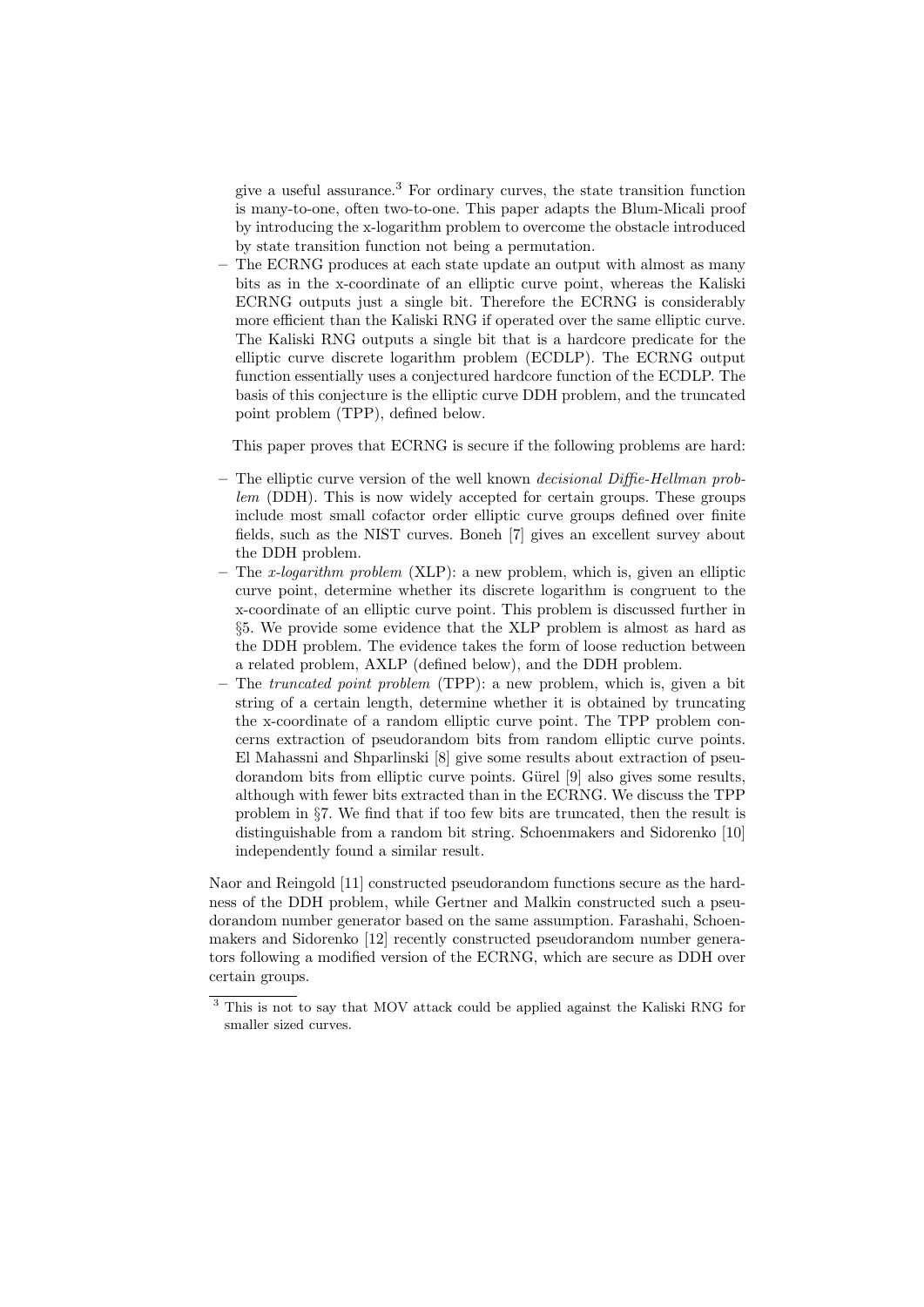This paper does not attempt to analyze the various issues surrounding entropy of the secret state of the RNG. Prediction resistance is the ability of RNG to add additional entropy into the secret state to recover completely from a circumstance where an adversary has information about the previous state. Initialization and prediction resistance are general RNG issues, and indeed the standards specifying the ECRNG do not treat the ECRNG especially different from other RNGs with respect initialization and prediction resistance. This paper deliberately restricts itself to ECRNG specific issues.

## 2 The Elliptic Curve Random Number Generator

Let  $\mathbb{F}_q$  be a finite field with q elements. An elliptic curve E over  $\mathbb{F}_q$  is defined by a nonsingular cubic polynomial in two variables x and y with coefficients in  $\mathbb{F}_q$ . This paper considers only cubics in a specially reduced Weierstrass form

$$
E(x, y) = y2 + cxy - (x3 + ax1+c + b) = 0
$$
 (1)

where  $c$  is 0 if  $q$  is odd and 1 if  $q$  is odd, since these are most often used in cryptography, and particularly in the ECRNG. We define the rational points of the curve to be

$$
E(\mathbb{F}_q) = \{(x, y) \in \mathbb{F}_q^2 : E(x, y) = 0\} \cup \{0\}.
$$
 (2)

An addition law is defined on  $E(\mathbb{F}_q)$  using the well-known chord-and-tangent law. For example,  $(u, v) + (x, y) = (w, z)$  is computed as follows. Form a line through  $(u, v)$  and  $(x, y)$ , which intersects the curve  $E(x, y) = 0$  in three points, namely  $(u, v), (x, y)$  and some third point  $(w, -z)$ , which defines the desired sum by negating the y-coordinate.

In the ECRNG, and in elliptic curve cryptography more generally, one defines some base point P on the curve. One assumes that P has prime order n in the elliptic curve group, so that  $nP = 0$ . Generally, the number of points in  $E(\mathbb{F}_q)$  is hn, where the cofactor h is usually quite small, typically with  $h \in \{1, 2, 4\}$ . We say that a point  $Q$  is *valid* if it is an additive multiple of  $P$ . We will generally only consider valid points in this paper, so when we say a random point, we mean a random valid point.

The ECRNG maintains a state, which is an integer  $s_i \in [0, \max\{q-1, n-1\}]$ . The iteration index  $i$  increments upon each output point of the ECRNG. The ECRNG is intended to be initialized by choosing the initial state  $s_0$  uniformly at random from  $[0, n-1]$ .

For a point  $P = (x, y) \in E(\mathbb{F}_q)$ , we write  $x(P) = \bar{x}$ , where  $\bar{x} \in \mathbb{Z}$  is obtained by taking the bit representation of the  $x \in \mathbb{F}_q$  and considering this is as the bit representation of an integer. When q is prime, we essentially have  $\bar{x} = x$ , but when q is not a prime, the value of  $\bar{x}$  depends on the representation used for the finite field  $\mathbb{F}_q$ . (We may arbitrarily define  $x(0) = 0$ , but we will encounter this case negligibly often in our analysis.) Therefore, to fully specify the ECRNG, one needs to define a field representation, because the function  $x(\cdot)$  has an important rôle in the ECRNG, as we see below.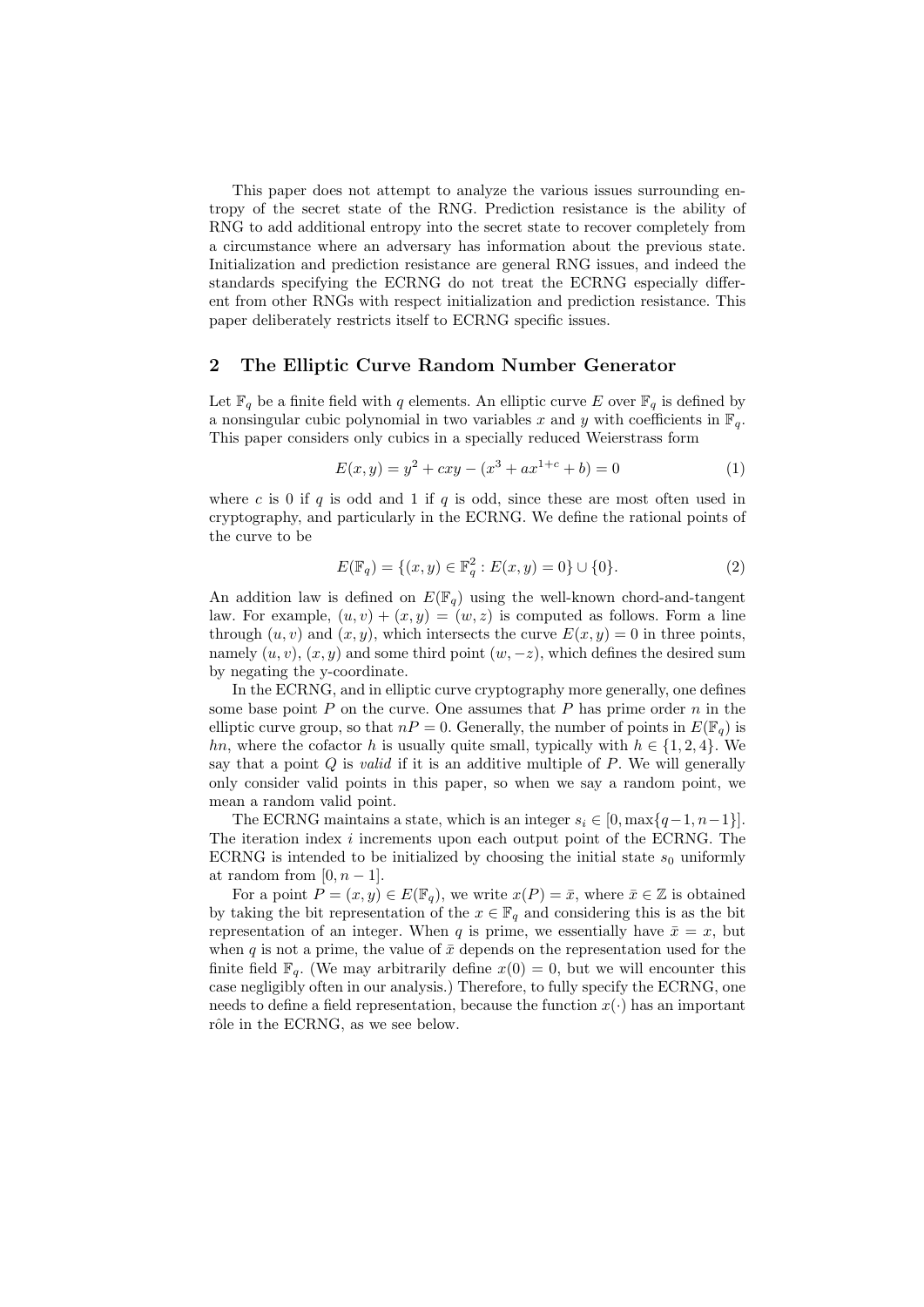The ECRNG has another initialization parameter, which is a point  $Q$ . The point should ideally be chosen at random, preferably verifiably at random, such as by deriving it from the output of secure hash function or block cipher.

When the state is  $s_i$ , the (raw) output point is defined as

$$
R_i = s_i Q. \tag{3}
$$

The actual output of the ECRNG applies further processing to  $R_i$ . The final output is  $r_i = t(x(R_i))$ , where t is a function that truncates certain bits from the bit string representation of an elliptic curve point. The purpose of  $t$  is to convert the x-coordinate of a pseudorandom EC point to a pseudorandom bit string.

After generating an output point  $R_i$ , the state is updated as

$$
s_{i+1} = x(s_i P). \tag{4}
$$

It is convenient to adopt the following notation. We define the prestate at iteration  $i + 1$  as  $S_{i+1} = s_i P$ . Note that  $s_{i+1} = x(S_{i+1})$ . We may think of the prestate being updated as

$$
S_{i+2} = x(S_{i+1})P.
$$
 (5)

The following notation for the ECRNG will be convenient. Let  $s_0$  be the initial state. We define  $g_m(Q, s_0) = (R_0, R_1, \ldots, R_m)$  inductively by

$$
g_0(Q, s_0) = (s_0Q)
$$
 and  $g_m(Q, s_0) = (s_0Q, g_{m-1}(Q, x(s_0P))),$ 

where we use the convention that a comma indicates concatenation of point sequences. We shall continue to use this convention for the remainder of the paper.

#### 3 Lemmas on Indistinguishability

Random variables  $X$  and  $Y$  are *computationally indistinguishable* if, given a sample value u that has probability  $\frac{1}{2}$  of coming from X and  $\frac{1}{2}$  from Y, an adversary cannot distinguish , with a feasible cost of computation and reasonable success rate, whether  $u$  comes from  $X$  or from  $Y$ . Pseudorandomness is indistinguishability from a uniform (equiprobable) distribution. Indistinguishability is a well known notion in cryptology, but for completeness, this section introduces some general notation and lemmas on indistinguishability that are convenient for the proofs of the main theorems.

We write  $X \sim Y$  to indicate that random variables X and Y are indistinguishable. Where needed, we write  $X \stackrel{\sigma}{\sim} Y$  to quantify the indistinguishability by some parameters  $\sigma$ , such as success rate or computational cost. We write  $X \cong Y$  when random variables X and Y are identically distributed. Obviously,  $X \cong Y$  implies  $X \sim Y$ .

Intuitively, one expects indistinguishability  $(\sim)$  to be an equivalence relation. Certainly, ∼ is reflexive and symmetric, and more interestingly, it is transitive ([13, Ex. 27], for example). This is such a fundamental point it is worth repeating here.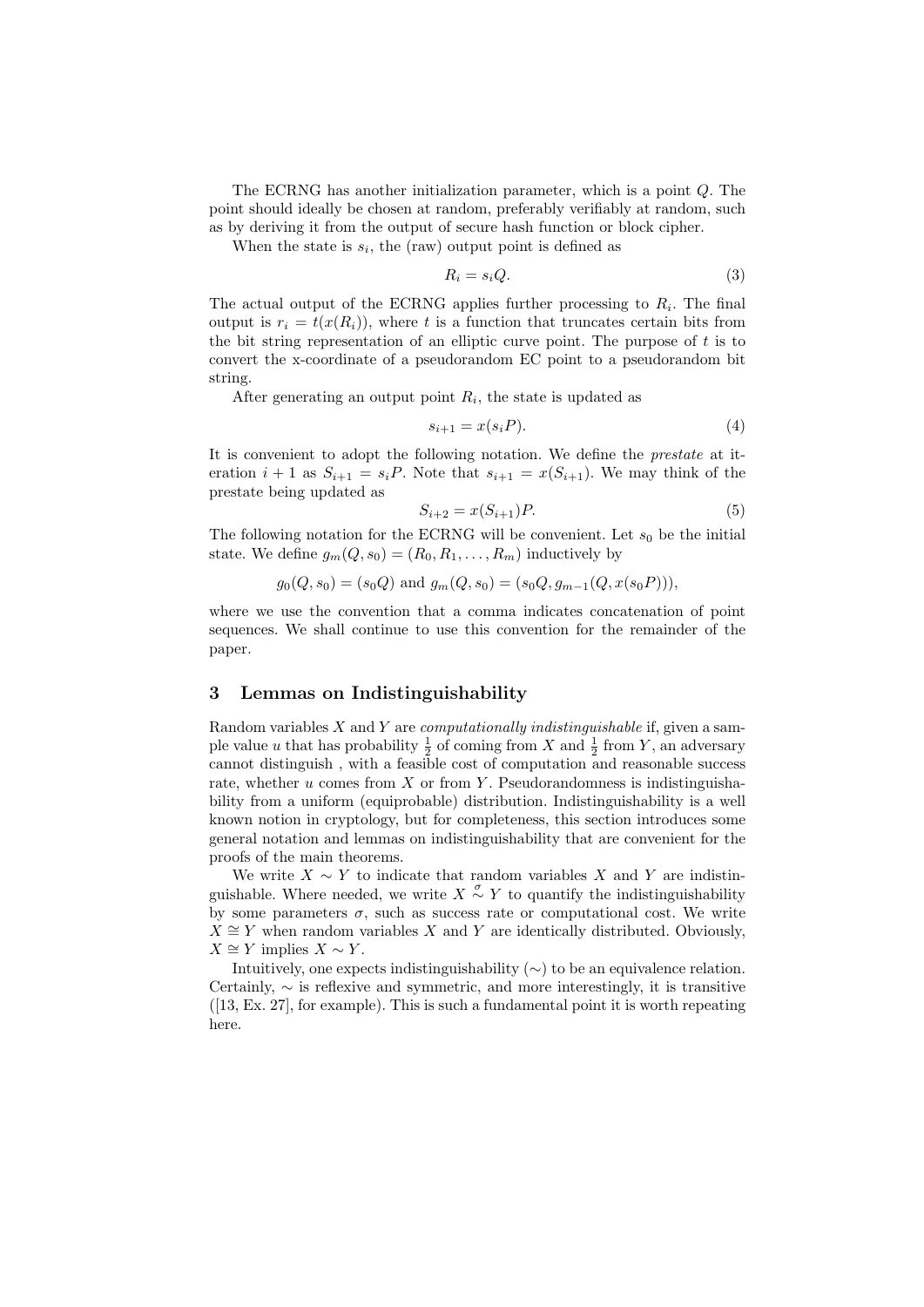**Lemma 1.** If  $X \sim Y$  and  $Y \sim Z$ , then  $X \sim Z$ .

A second lemma, which one also intuitively expects, makes proofs cleaner through separating complicated constructions from indistinguishability.

**Lemma 2.** If f is an efficiently computable function, and  $X \sim Y$ , then  $f(X) \sim$  $f(Y)$ .

It is worth noting that the converse to this lemma does not necessarily hold: generally,  $f(X) \sim f(Y)$  does not imply  $X \sim Y$ . A constant function f is a trivial counterexample. Nontrivial counterexamples exist too, such as f being a bijection whose inverse is not efficiently computable.

A third lemma, which one again intuitively expects, allows one to analyze distributions by analyzing independent components.

**Lemma 3.** If  $X \sim Y$  and  $W \sim Z$ , and  $X$  and  $W$  are independent variables, as are Y and Z, and X and Z can be efficiently sampled, then  $(X, W) \sim (Y, Z)$ .

This lemma also applies under our notational convention that if  $X$  and  $Y$  are sequences, then  $(X, Y)$  is their concatenation.

## 4 The Decisional Diffie-Hellman Problem

The *decisional Diffie-Hellman problem (DDH)* for a given elliptic curve  $E$  and a base point P is to distinguish between a triple  $(Q, R, S) = (qP, rP, qrP)$  and a triple  $(Q, R, Z) = (qP, rP, zP)$  where  $q, r, z$  are integer random variables uniformly distributed in the interval  $[0, n - 1]$ . (Note this q is not to be confused with the field order.) The triple  $(Q, R, S)$  is often called a Diffie-Hellman triple. For certain elliptic curves, it is conjectured that the DDH problem is hard.

Conjecture 1. If q, r and z are independent random integers uniformly distributed in [0, n − 1], then  $(qP, rP, qrP) \sim (qP, rP, zP)$ .

This, if true, provides a nontrivial counterexample to the converse to Lemma 2 because random variables  $X = (q, r, qr)$  and  $Y = (q, r, z)$  are distinguishable, but if one applies the function f defined by  $f(x, y, z) = (xP, yP, zP)$ , then the conjecture says  $f(X) \sim f(Y)$ .

The conjectured hardness of the DDH problem, for certain groups, is widely believed among cryptologists. One should be aware that for certain elliptic curves, however, there are efficiently computable so-called pairings that can be used to distinguish Diffie-Hellman triples. Pairings exist for all elliptic curves, but only for a very few are they known to be efficiently computable. For most elliptic curves, one can verify that the known pairings are extremely inefficient and infeasible to use in practice. This has been confirmed for most of the NIST recommended elliptic curves.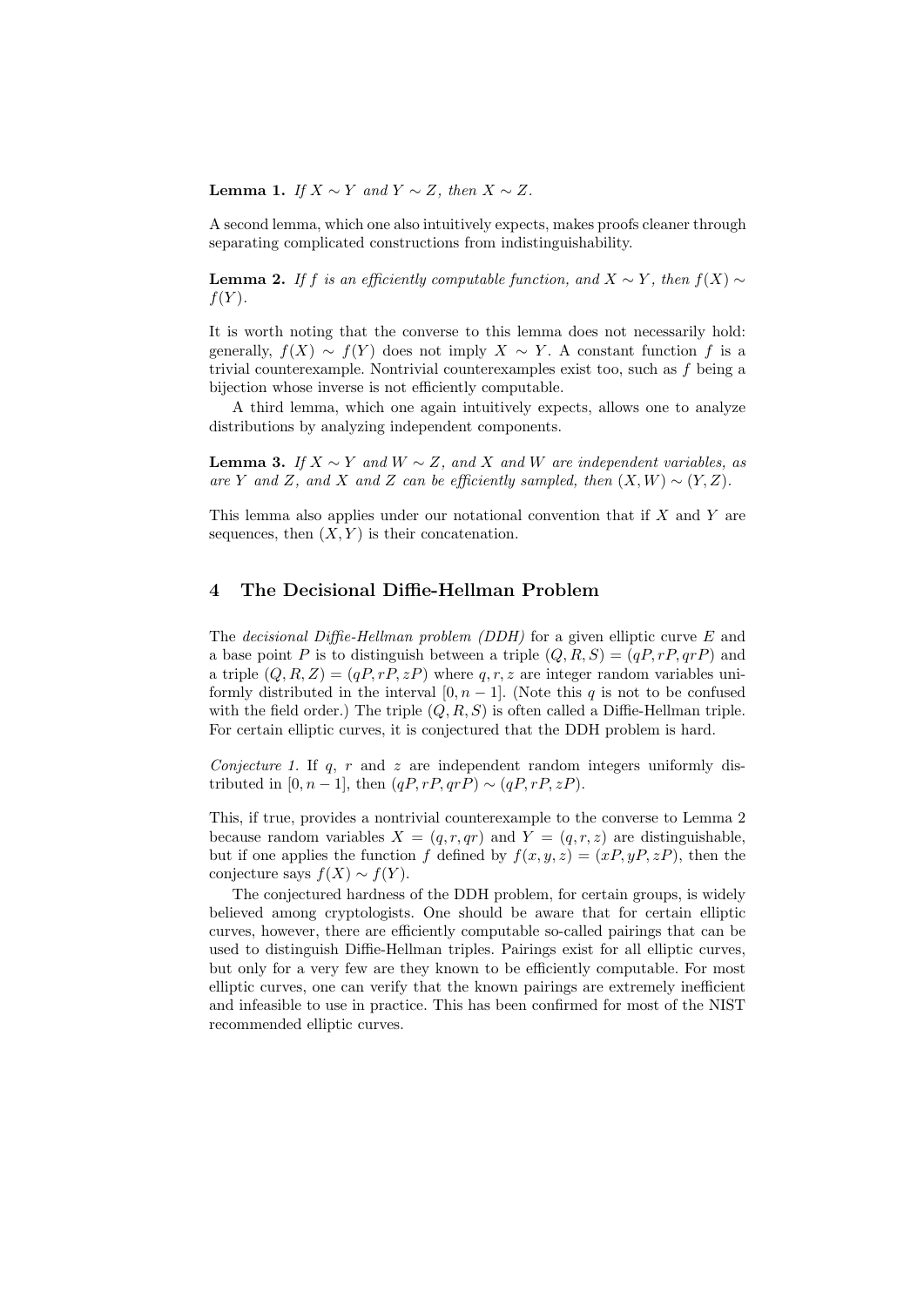#### 5 The x-Logarithm Problem

The x-Logarithm Problem (XLP) for elliptic curve  $E(\mathbb{F}_q)$  and base point P is to distinguish between  $dP$  and  $xP$  where: d is an integer chosen uniformly at random in [0, n – 1]; and  $x = x(Z)$  for a point Z chosen uniformly at random in  $E(\mathbb{F}_q)$ . We conjecture that the x-logarithm problem is hard for most elliptic curves:

Conjecture 2. If d and z are random integers uniformly distributed in the interval [0, n – 1], then  $dP \sim x(zP)P$ .

Now d and  $x = x(zP)$  are generally distinguishable. Firstly, known tests on x quickly determine whether there exists a  $y \in \mathbb{F}_q$  such that  $(x, y) \in E(\mathbb{F}_q)$ . Secondly, when the cofactor  $h > 1$ , we expect to have  $x > n$  for at least about half of the x-coordinates  $x$  of random points, whereas for  $d$ , we always have  $d \leq n$ . Therefore, this conjecture, if true, gives another counterexample to the converse of Lemma 2.

An intuitive reason for the plausibility of the XLP conjecture is that given public key  $dP$ , one expects that nothing substantial is leaked about the private key d. This intuition derives from the conjectured hardness of the elliptic curve discrete logarithm problem (ECDLP). However, a formal argument that the ability to determine whether  $dP = x(zP)P$  for some z, implies an ability to find d is not known to the authors. In fact, conceivably, the ECDLP could be hard, even though certain information about the discrete logarithm, such as whether it is congruent to an x-coordinate, is easily discernible.

Certain bits in the binary representation of the d have been shown by Kaliski  $[2]$  to be as hard to find as the whole of d. A bit of information with such a property is known as a hardcore predicate for the ECDLP. Kaliski's proof that certain bits of the binary representation of the discrete logarithm are hardcore predicate works with a reduction, as follows. Given  $Q = dP$ , determine from Q a bit of information about d. Then transform  $Q$  to some  $Q' = d'P$  in such a way that there is an known relation between  $d$  and  $d'$ , and  $d'$  has one less bit of freedom than d. Next determine a bit of information about  $d'$ , then  $d''$  and so on. The transformation is such that all bits of information learnt are independent and can be easily be reconstituted to learn d in its entirety.

What would be ideal to make Conjecture 2 into a theorem, would be another transformation with comparable properties to Kaliski's for determining the discrete logarithm d using an oracle for solving XLP. Instead we have the following result, Theorem 1, which is not ideal in that it

- 1. is not a tight reduction,
- 2. concerns a harder variant of the XLP.

The Arbitrary-base x-Logarithm Problem (AXLP) for elliptic curve  $E(\mathbb{F}_q)$  is to distinguish between  $(P, dP)$  and  $(P, xP)$  where: d is an integer chosen uniformly at random in  $[0, n-1]$ ; and  $x = x(Z)$  for points P and Z chosen uniformly at random in  $E(\mathbb{F}_q)$ . The distinction between AXLP and XLP is that in XLP,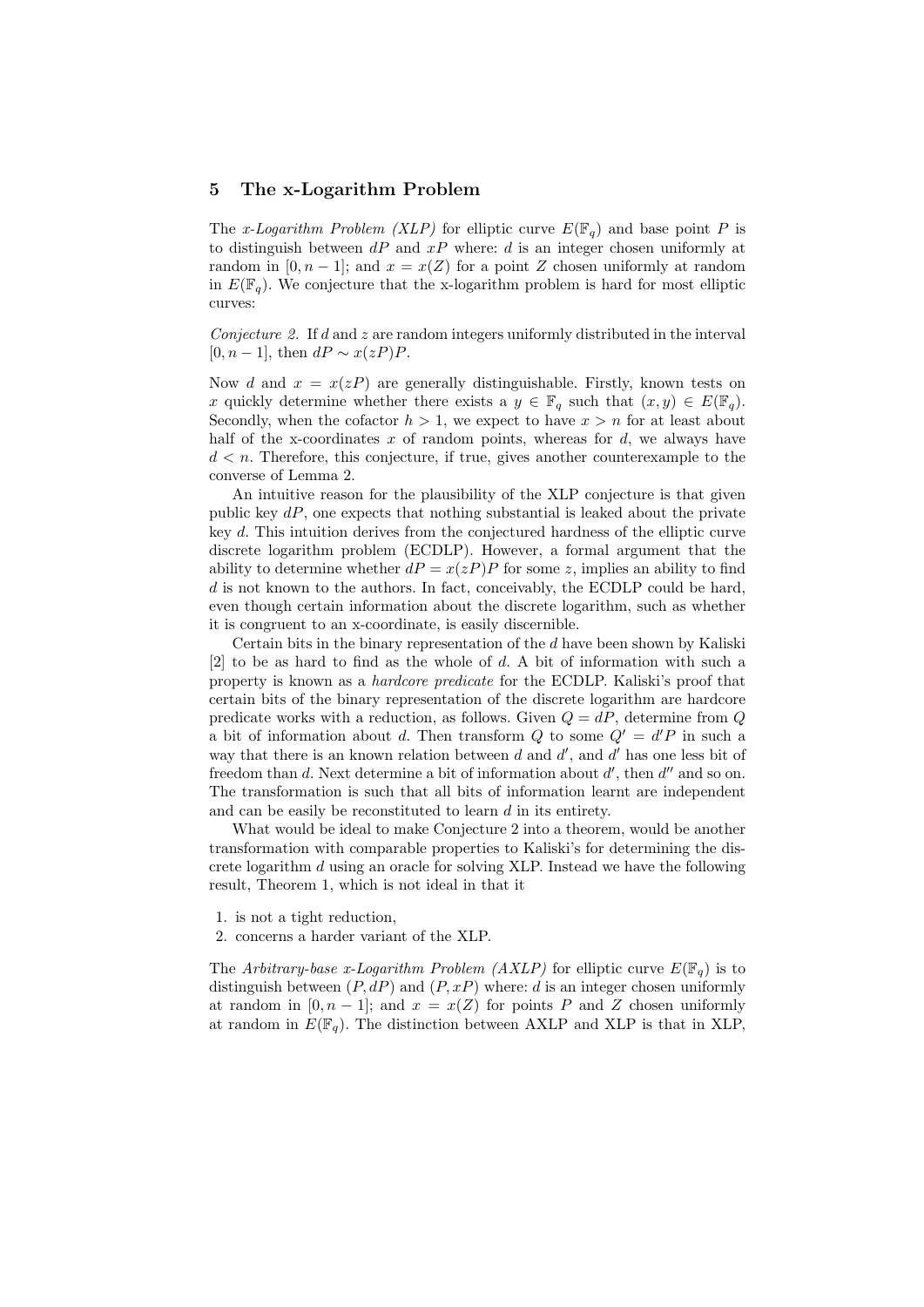the adversary needs only to succeed for fixed base P, whereas in AXLP, the adversary must succeed for any base P.

Note that for r chosen uniformly at random from  $[0, n-1]$ , we have that  $(P, dP) \cong (rP, rdP)$  and  $(P, xP) \cong (rP, rxP)$ . This means that any adversary  $A$  can be replaced by an equally effective adversary  $A'$  that first randomizes its input by multiplying both points by a random integer  $r$ . Let

$$
f_i = \Pr[A(P, iP) = 1]
$$
 and  $f = \Pr[A(P, Q) = 1] = \frac{1}{n} \sum_{i=0}^{n-1} f_i$  (6)

where the probabilities are taken over random P and Q.

Lemma 4. For any adversary A against AXLP, there exists an adversary B against DDH with advantage

$$
\epsilon = \frac{2}{n} \sum_{i=0}^{n-1} (f_i - f)^2.
$$
 (7)

*Proof.* The idea is that for a DDH triple  $(Q, R, S)$ ,  $\log_P Q = \log_R S$ . If we run A with the pairs  $(P,Q)$  and  $(R, S)$  as input, the output should be correlated. But if  $(Q, R, S)$  is a random triple, the output should be uncorrelated.

Let B be the algorithm that on input of  $(Q, R, S)$  samples u and v uniformly at random from  $0, 1, ..., n-1$ , then runs A on  $(uP, uR)$  and  $(vQ, vS)$ . If the outputs are equal,  $B$  outputs 1, otherwise 0.

We compute the advantage of  $B$  in distinguishing DDH tuples from random tuples as  $\epsilon = |\delta_0 - \delta_1|$ , where  $\delta_0$  is the probability that B outputs 1 on input of a DDH triple, and  $\delta_1$  is the probability that B outputs 1 on input of a random triple.

For a DDH triple  $(Q, R, S) = (qP, rP, qrP)$ , the two runs of A will have identical the same input distributions. That is, we can deal with each possible logarithm  $r = i$  separately and get

$$
\delta_0 = \Pr[B(Q, R, S) = 1]
$$
  
=  $\Pr[A(uP, ruP) = A(vQ, rvQ) = 1] + \Pr[A(uP, ruP) = A(vQ, rvQ) = 0]$   
=  $\sum_i (\Pr[A(P, iP) = 1]^2 + \Pr[A(P, iP) = 0]^2)/n$   
=  $\sum_i (f_i^2 + (1 - f_i)^2)/n$   
=  $\sum_i (1 + 2f_i^2 - 2f_i)/n$ . (8)

For a random triple, the two runs of A will be independent, and we get

$$
\delta_1 = \Pr[A(P, jP) = 1 | j \text{ random}]^2 + \Pr[A(P, jP) = 0 | j \text{ random}]^2
$$
  
=  $f^2 + (1 - f)^2 = 1 + 2f^2 - 2f$   
=  $\sum_i (1 + 2f^2 - 2f_i)/n$ . (9)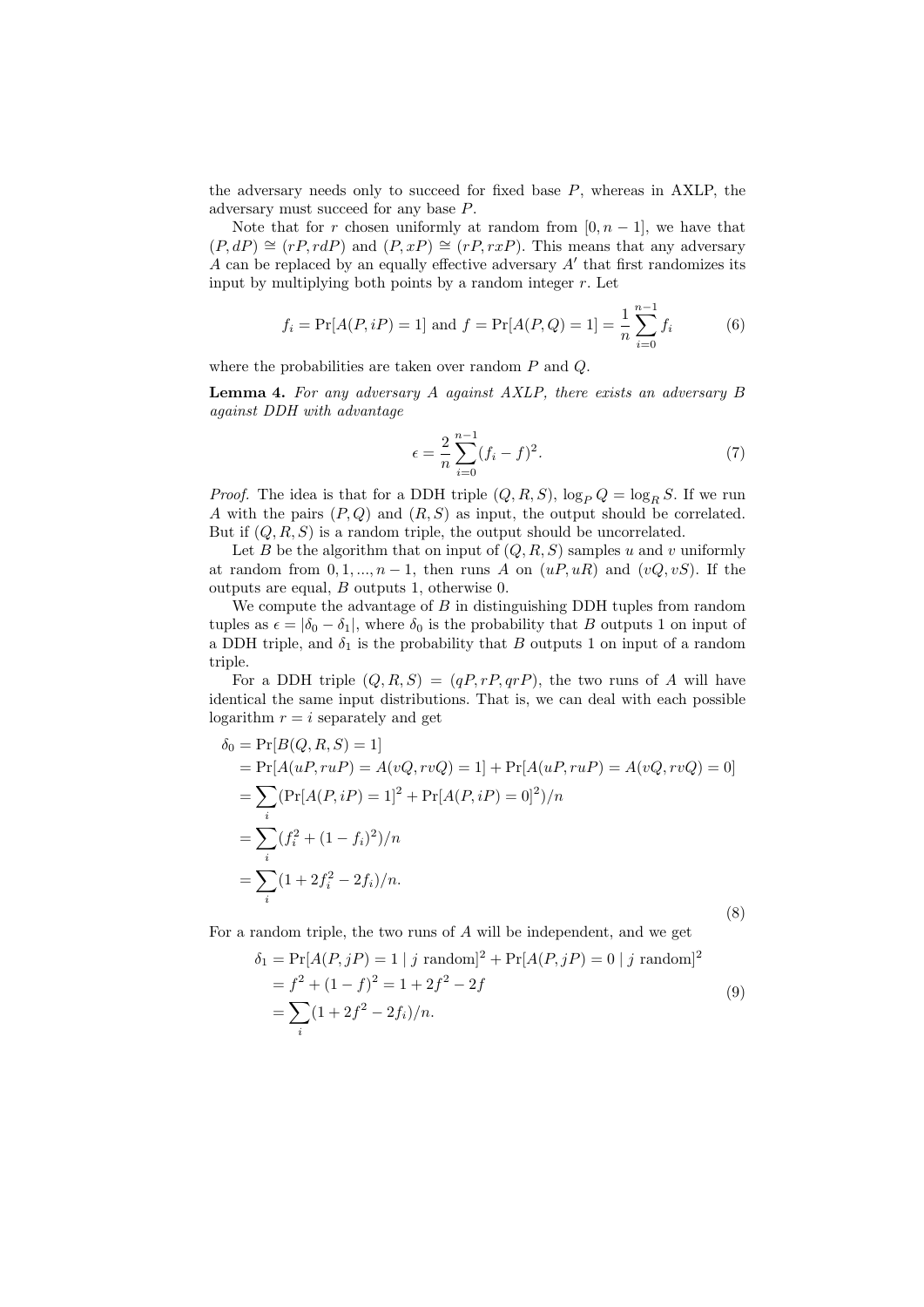Summing up, we get

$$
\epsilon = \left| \sum_{i} (1 + 2f_i^2 - 2f_i - (1 + 2f^2 - 2f_i))/n \right|
$$
  
=  $(2/n) \left| \sum_{i} (f_i^2 - f^2) \right| = (2/n) \sum_{i} (f_i - f)^2$  (10)

which completes the proof.  $\Box$ 

We now need to show that this adversary against DDH has a significant advantage if the AXLP adversary has a significant advantage.

Let  $a_i$  be the probability that the x-coordinate of a random point  $Z$  of order  $n$  is i modulo  $n$ , that is

$$
a_i = \Pr[x(Z) \equiv i \pmod{n} \mid Z \text{ random of order } n]. \tag{11}
$$

The signed advantage of an adversary A against AXLP is

$$
\epsilon' = \Pr[A(P, iP) = 1 | i = x(Z), Z \text{ random of order } n] -
$$

$$
\Pr[A(P, iP) = 1 | i \text{ random}]
$$

$$
= \sum_{i} \Pr[A(P, iP) = 1](a_i - 1/n)
$$

$$
= \sum_{i} f_i(a_i - 1/n).
$$
(12)

Since  $\sum_i (a_i - 1/n) = 0$ , we can write

$$
\epsilon' = \sum_{i} (f_i - f)(a_i - 1/n). \tag{13}
$$

Next, let  $t$  be the maximal number of points on a curve with the same  $x$ coordinate modulo n. (That is, t is at most twice the cofactor.) Then  $|a_i-1/n| \leq$  $(t-1)/n$ , or alternatively

$$
|a_i - 1/n| \frac{n}{t - 1} \le 1.
$$
\n(14)

Lemma 5. For any adversary A against AXLP, we have

$$
\frac{2}{n}\sum_{i}(f_i - f)^2 \ge \frac{2}{t - 1}(\epsilon')^2,\tag{15}
$$

where  $f_i$ ,  $f$ ,  $t$  and  $\epsilon'$  are as defined above.

*Proof.* We multiply each term in the sum with  $((a_i-1/n) n/(t-1))^2 \leq 1$ , getting

$$
\frac{2}{n}\sum_{i}(f_i - f)^2 \ge \frac{2}{(t-1)^2}\frac{1}{n}\sum_{i}(f_i - f)^2(a_i - 1/n)^2 n^2 = \mu.
$$
 (16)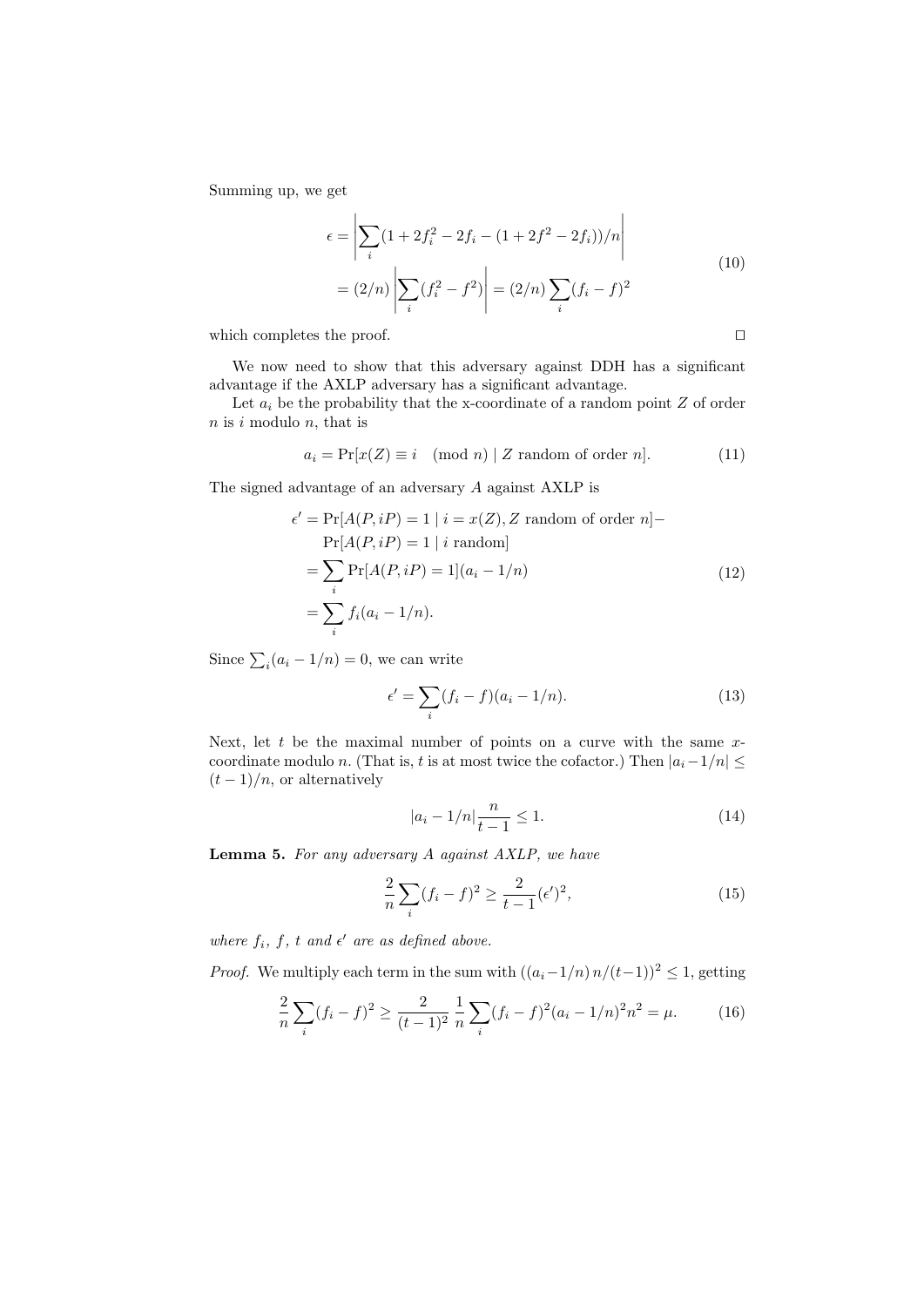Using the fact that the average sum of squares is greater than the square of the average (Jensen's inequality applied to  $z \mapsto z^2$ ), we get that

$$
\mu \ge \frac{2}{(t-1)^2} \left( \sum_{i} \frac{1}{n} (f_i - f)(a_i - 1/n)n \right)^2 = \frac{2}{(t-1)^2} (\epsilon')^2, \tag{17}
$$

which concludes the proof.  $\Box$ 

Theorem 1. If the DDH problem is hard and the cofactor is small, then AXLP is hard.

*Proof.* If there exists an adversary A against AXLP with advantage  $|\epsilon'|$ , then by Lemma 4 and 5 there exists an adversary against DDH with advantage

$$
\epsilon \ge \frac{2}{(t-1)^2} (\epsilon')^2. \tag{18}
$$

If  $|\epsilon'|$  is non-negligible and the cofactor (and hence t) is small, then  $\epsilon$  is non- $\Box$  negligible.  $\Box$ 

This reduction is not tight. If  $|\epsilon'| \approx \frac{1}{2}$  and the cofactor is 1, then  $\epsilon \approx \frac{1}{2}$ . On the the other hand, if  $|\epsilon'| \approx 2^{-40}$ , then  $\epsilon \approx 2^{-80}$ . It may be the case that a feasible distinguisher for DDH exists with this advantage, in which case an efficient distinguisher for AXLP with advantage  $2^{-40}$  could not be ruled out.

In practice, the bound given by  $t$  is not sharp. For the cofactor two NIST curves, one can prove that for almost all  $d \in [0, n-1]$ , at most one of d and  $d+n$ can be the x-coordinate of a valid point. This is because a valid x-coordinate has a certain trace, and in trinomial or pentanomial basis representation, the trace depends on a few bits of the x-coordinate including the least significant bit. From this we see that  $t = 2$  would work. For cofactor four curves, we only have a heuristic estimate for t, which presumably could be confirmed (or denied) by further analysis.

The advantage of  $B$  in the proof above can possibly be increased by also comparing A's run on  $(T, V)$  and  $(U, W)$  and other such pairings, although one does not expect a significant increase compared to increased runtime.

Because AXLP appears to be a hard problem, it seems quite reasonable to conjecture that XLP is also a hard problem. It should be noted that the hardness of XLP suggests that the output of the ECRNG, before truncation, is suitable to use for the generation of an ECC private key. One would conjecture that it would therefore be just as sensible to concatenate enough output of the properly truncated ECRNG, and use these as a ECC private key, since presumably truncation and concatenation should not decrease the security.

## 6 Security of the Raw ECRNG Outputs Points

The traditional notion of security for an RNG is that its output is indistinguishable from random. We prove below in Theorem 2 that the raw output points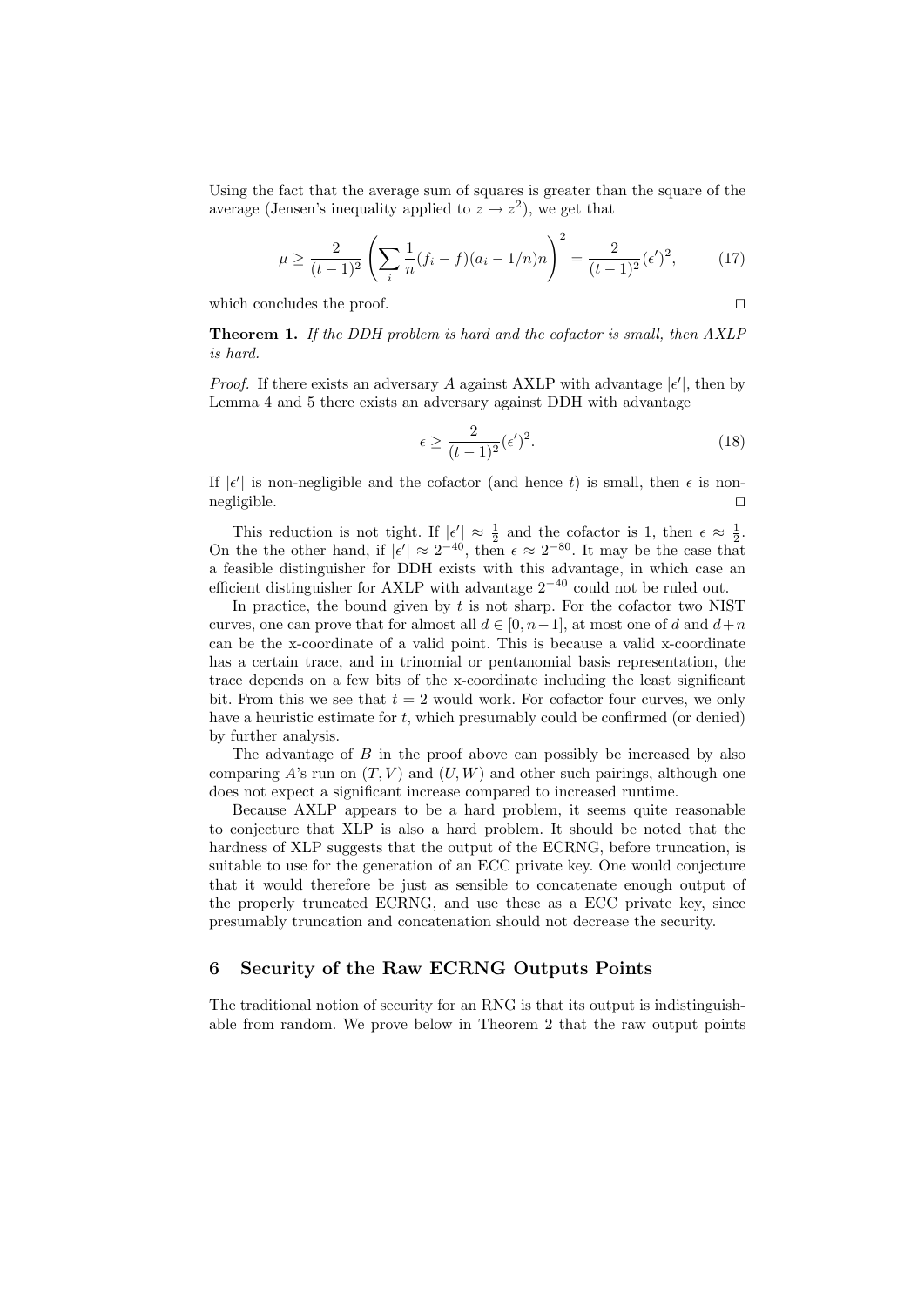of the ECRNG are indistinguishable from random points, that they are pseudorandom as points. Furthermore, we prove that the points are forward secure, as defined below.

The following proof is not substantially different than the proof for the Blum-Micali generator [1] or the Kaliski generator [2]. However, unlike these generators, which used a hardcore bit of the discrete logarithm, the ECRNG uses a hardcore function — as suggested, for example, in  $[14]$  — which yields greater efficiency provide that one accepts hardness of the corresponding problem, DDH, to ensure the function is hardcore. A second reason for providing the proof anew here is that the state update transition function is not a permutation. This issue is addressed via recourse to the hardness of the x-logarithm problem. Roughly speaking, hardness of XLP ensures that the state transition function is indistinguishable from a permutation.

In cryptology, forward secrecy refers to the following property: present secrets remain secret into the future, even from an adversary who acquires all future secrets. So, in forward secrecy, the secrecy of present secrets extends forward into the future indefinitely and without depending on protection of some future secrets. Many key agreement schemes, and even some digital signature schemes, claim forward secrecy. When implementing these schemes, one likely needs to ensure that any RNGs used have forward secrecy too. In [5, 3], *forward secrecy* has been renamed<sup>4</sup> backtracking resistance to convey the notion that an adversary cannot use future secret to backtrack to present secrets.

To model forward secrecy, we let adversary see the latest prestate, but still it cannot distinguish previous output points from random points.

**Theorem 2.** If the DDH and XLP problems are hard, and  $Q, Z_0, \ldots, Z_m, Z_{m+1}$ are independent and uniformly distributed random points, and  $s_0$  is a random integer uniformly distributed in  $[0, n-1]$ , and  $g_m(Q, s_0) = (R_0, \ldots, R_m)$ , with the next prestate of the ECRNG being  $S_{m+1}$ , then

$$
(Q, R_0, \dots, R_m, S_{m+1}) \sim (Q, Z_0, \dots, Z_m, Z_{m+1}).
$$
\n(19)

*Proof.* The case of  $m = 0$  is to show  $(Q, R_0, S_1) \sim (Q, Z_0, Z_1)$ . This follows directly from hardness of the DDH problem. Assume by induction that

$$
(Q, R_0, \dots, R_{m-1}, S_m) \sim (Q, Z_0, \dots, Z_{m-1}, Z_m). \tag{20}
$$

The current outputs and prestate are given by

$$
(Q, R_0, \dots, R_{m-1}, R_m, S_{m+1}) = (Q, R_0, \dots, R_{m-1}, x(S_m)Q, x(S_m)P) \tag{21}
$$

Combining (20) and (21), and applying Lemma 2, we get

$$
(Q, R_0, \dots, R_{m-1}, R_m, S_{m+1}) \sim (Q, Z_0, \dots, Z_{m-1}, x(Z_m)Q, x(Z_m)P). \tag{22}
$$

<sup>&</sup>lt;sup>4</sup> Breaking precedent not only with wider usage in cryptology but also with other ANSI standards such as X9.42 and X9.62, which use forward secrecy.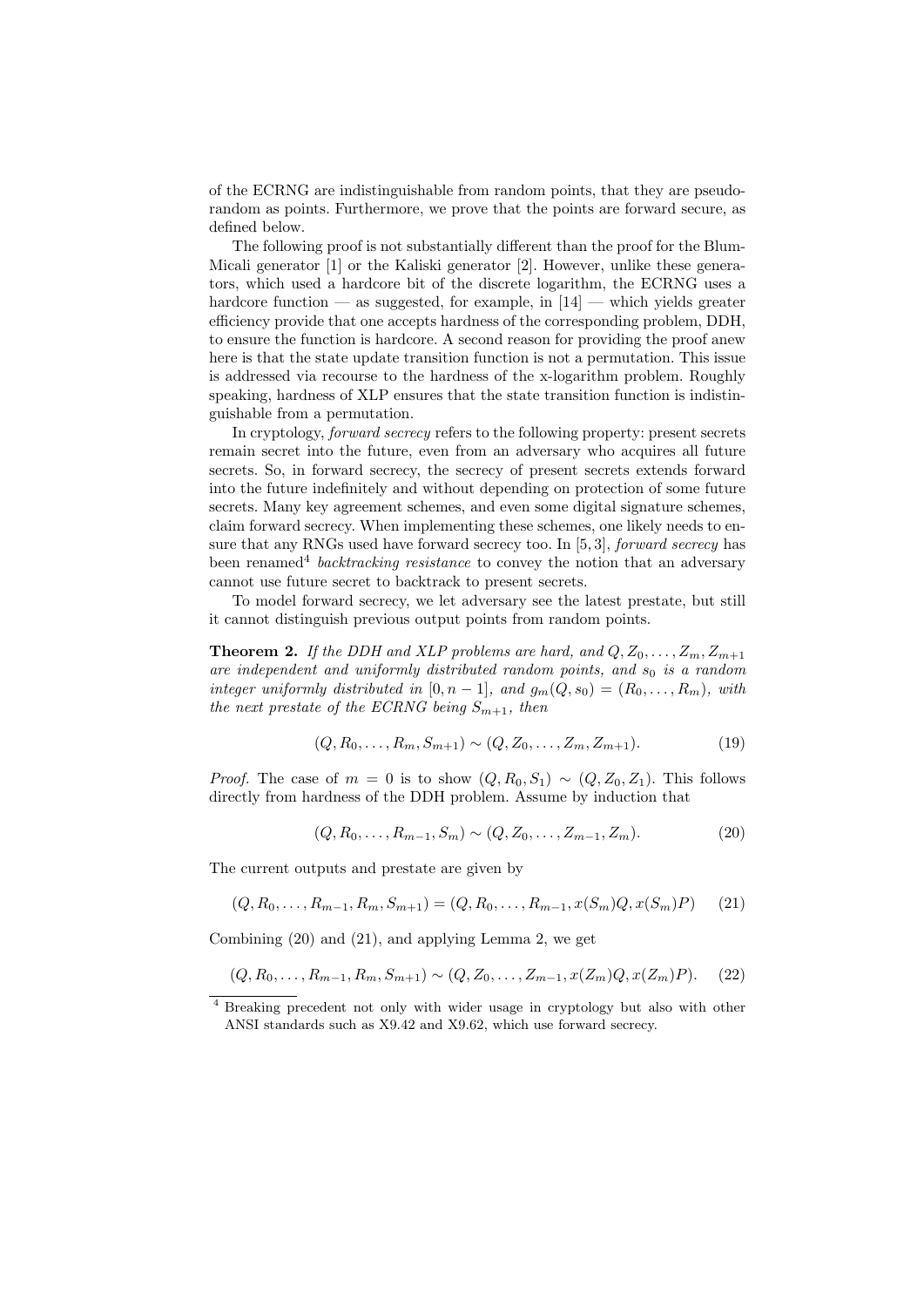Hardness of XLP gives  $x(Z_m)P \sim Z_{m+1}$ . Writing  $Q = qP$ , Lemma 2 gives

$$
(Q, Z_0, \dots, Z_{m-1}, x(Z_m)Q, x(Z_m)P) \sim (qP, Z_0, \dots, Z_{m-1}, qZ_{m+1}, Z_{m+1}).
$$
\n(23)

Hardness of DDH gives  $(qP, qZ_{m+1}, Z_{m+1}) \sim (Q, Z_m, Z_{m+1})$  where  $Q = qP$ , so Lemma 3 gives

$$
(qP, Z_0, \dots, Z_{m-1}, qZ_{m+1}, Z_{m+1}) \sim (Q, Z_0, \dots, Z_{m-1}, Z_m, Z_{m+1}).
$$
 (24)

Lemma 1 on transitivity connects  $(22)$  to  $(23)$  to  $(24)$  to complete the inductive step, getting us our desired result.  $\square$ 

This proof makes essential use of Q being random. The reason for this is more than just to make the proof work. If  $Q$  is not random, then it may be the case the adversary knows a d such that  $dQ = P$ . Then  $dR_i = dS_{i+1}$ , so that such a distinguisher could immediately recover the secret prestates from the output. Once the distinguisher gets the prestates, it can easily distinguish the output from random. Therefore, it is generally preferable for Q to be chosen randomly, relative to P.

Although Theorem 2 says that hardness of the DDH problem is one of the sufficient conditions for indistinguishability of the ECRNG output points, it is not at all clear whether or not hardness of the DDH problem is a *necessary* condition. It is clear that hardness of the computational Diffie-Hellman problem (CDH) is a necessary condition in that  $S_{i+1}$  is the Diffie-Hellman product of P and  $R_i$  to the base  $Q$ .

Hardness of XLP, however, is necessary for indistinguishability of the raw output points. Output  $R_1 = s_1 Q = x(S_1)Q$ , so distinguishing it from random  $Z_1$  is essentially XLP. Distinguishing output  $R_i = x(S_{i-1})Q$  from random is almost XLP except that  $S_{i-1}$  is not necessarily a random point. However, if distinguishing algorithm A is an XLP solver, then one heuristically expects that A could distinguish  $R_j$  from a random point. Algorithm A would only fail if the  $S_{j-1}$  were distributed with a bias such that A reports that  $x(S_{j-1})Q$  was not of the form  $x(Z)P$  for some valid point Z. Therefore one cannot hope to strengthen Theorem 2 by replacing the hardness of XLP with a weaker yet still natural assumption. One could improve the result, however, by proving that XLP is as hard as some other problems, such as DDH or ECDLP.

## 7 Truncated Point Problem and Security of the Full ECRNG

For appropriate choice of truncation function  $t(\cdot)$ , we conjecture the following.

Conjecture 3. Let  $R$  be a random point and  $b$  a random bit string of length matching the output length of  $t(.)$ . Then  $t(x(R)) \sim b$ .

We call the problem of distinguishing between  $t(x(R))$  and b, the Truncated Point Problem (TPP). This paper does not substantially address this conjecture, but rather uses it to prove something about the final output of the ECRNG, rather than just its raw output points.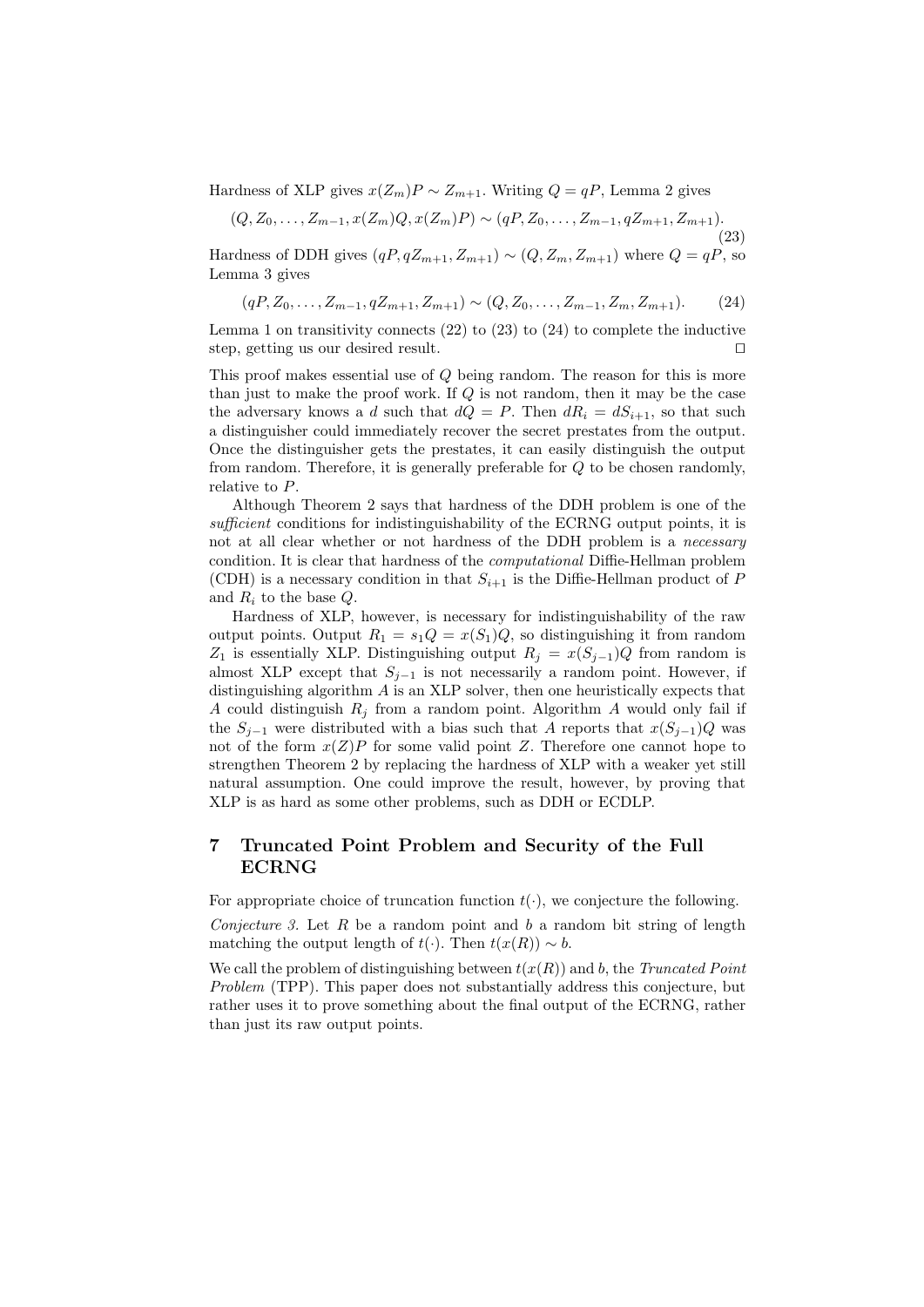#### Theorem 3. If the DDH, XLP and TPP problems are hard, then the ECRNG has forward secrecy.

Proof. Apply Theorem 2 to get that the raw outputs are indistinguishable. By the assumed hardness of the TPP problem, each truncated point is indistinguishable from random bit strings. Apply the lemmas as necessary and get that the ECRNG output bit strings are indistinguishable from random bit strings, even from an adversary that gets to see the latest prestate.  $\square$ 

Although hardness of XLP is necessary for the raw output points to be pseudorandom, it does not seem necessary for the full ECRNG output bit strings to be pseudorandom. Likewise, hardness of CDH may not be necessary for security of the full ECRNG, even if it is necessary for the indistinguishability of the raw output points. Truncation of the raw output points may yield bit strings are that unusable even by an XLP distinguisher or a CDH solver to distinguish the ECRNG outputs.

We note that it is straightforward to generalize the construction to any group G with suitable maps  $x: G \to \mathbb{Z}_n$  and  $t: G \to \{0,1\}^l$ . If the corresponding DDH, XLP and TPP problems are hard, the generator will have forward secrecy. If the map  $x$  is a permutation, the corresponding XLP will be trivially hard.

The proposed truncation function drops some number of the leftmost bits of the bit representation of the x-coordinate. The number of bits dropped is at least  $13 + \log_2(h)$ , where h is the cofactor. The number of bits dropped must also be such that resulting length is a multiple of eight. Current (draft) standards allow any number of bits to be dropped that meets these conditions.

We consider if  $B \sim t(x(R))$  where R is a random point and B is a random bit string whose output length  $l$  matches that of the truncation function. Let  $k$ be the number of bits truncated from  $x(R)$ , which has length  $m = k + l$ .

It is well-known that the advantage of any distinguisher is bounded above by the statistical distance between the distributions B and  $t(x(R))$ , and that the optimal distinguisher has advantage equal to the statistical distance. The statistical distance  $\Delta$  between B and  $t(x(R))$  is by definition

$$
\Delta = \Delta(B, t(x(R))) = \sum_{b} |\Pr[t(x(R)) = b] - \Pr[B = b]|.
$$
 (25)

The easier probability to compute is  $Pr[B = b] = 2^{-l}$  because all  $2^{l}$  bit strings b are equally likely. The other probability has theoretical formula given by  $Pr[t(x(R))] = \frac{n(b)}{n}$ , where  $n(b)$  is the number of valid points R such that  $t(x(R))$ b. Note the  $n(b)$  is always even, if we ignore the negligibly frequent case  $R = 0$ , because  $x(R) = x(-R)$ . Also, as k bits of the x-coordinate are truncated, we have  $0 \leq n(b)/2 \leq 2^k$ . Let  $B_i$  be the number of b such that  $n(b) = 2i$ . Then

$$
\Delta = \sum_{i=0}^{2^k} B_i \left| \frac{2i}{n} - 2^{-l} \right|.
$$
\n(26)

Now we make some heuristic assumptions. Assume that the set  $X$  of valid xcoordinates is a random subset of bit strings of length  $k + l$ , such that each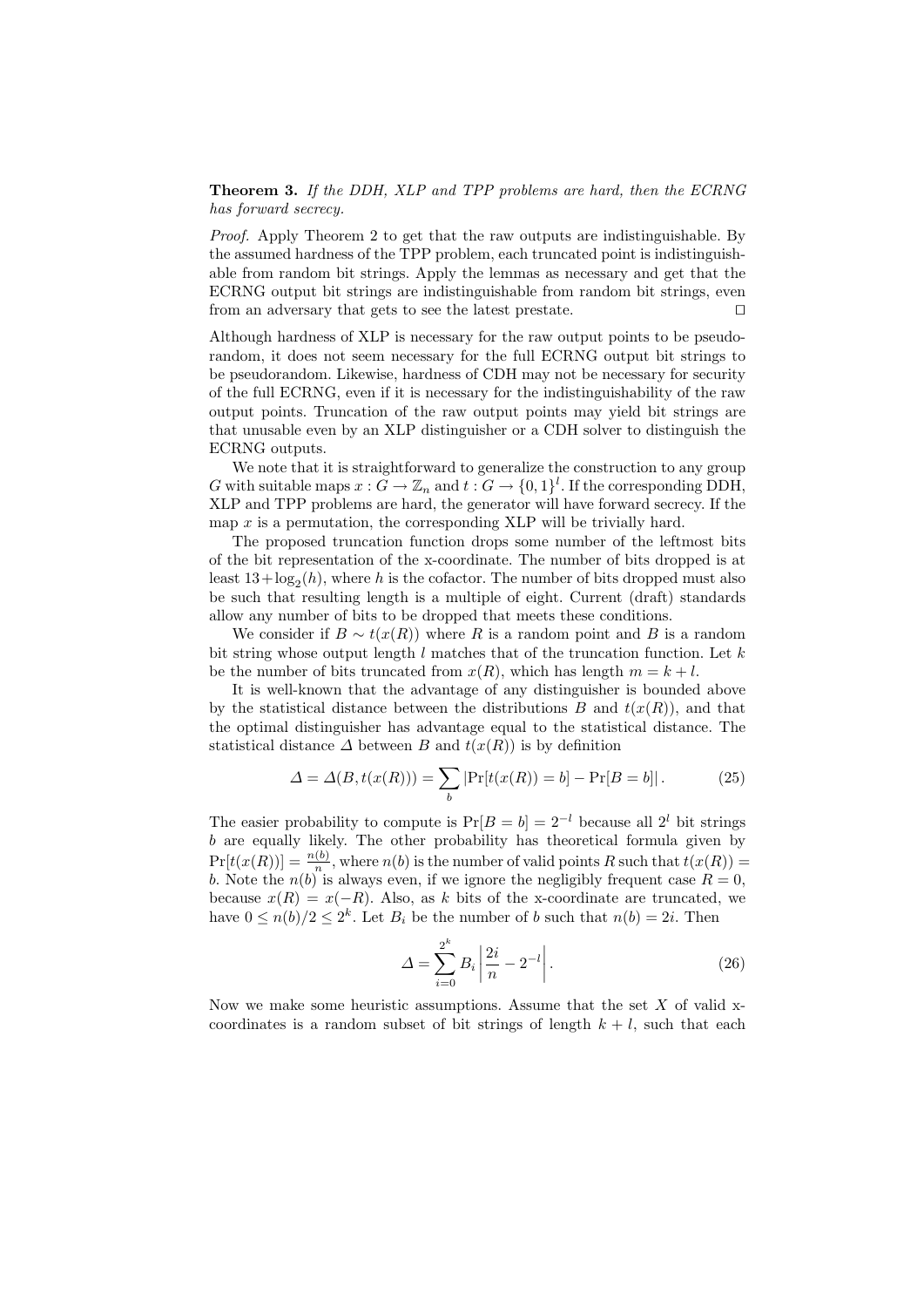bit string belongs to X with probability  $1/(2h)$ , where h is the cofactor. Consider cofactor  $h = 1$ . Our first heuristic assumption implies  $B_i$  has a binomial distribution, so its approximate expectation is:

$$
E(B_i) \approx 2^{l-2^k} \binom{2^k}{i},\tag{27}
$$

where  $E$  is not to be confused with the elliptic curve equation. This distribution is because there are  $2^k$  bit strings of length  $k + l$  that truncate to a given bit string b of length l, and each of these completions of b has probability  $\frac{1}{2}$  of belonging to X. Typically a few  $B_i$  may veer off considerably from the expected value. Nevertheless, by linearity of expectation, we can substitute these expected values into (25), getting expected statistical distance:

$$
E(\Delta) \approx \sum_{i=0}^{2^k} 2^{l-2^k} {2^k \choose i} \left| \frac{2i}{n} - 2^{-l} \right|.
$$
 (28)

Take the approximation  $n \approx 2^{l+k}$ , to get a second heuristic assumption that  $\frac{2i}{n} \approx \frac{2i}{2^{k+l}}$ . Pulling a common factor through the sum gives

$$
E(\Delta) \approx 2^{-2^{k} - k + 1} \sum_{i=0}^{2^{k}} \binom{2^{k}}{i} |i - 2^{k-1}|.
$$
 (29)

The terms with  $0 \leq i \leq 2^{k-1}$  are identical to those with  $2^k \geq i \geq 2^{k-1}$ , and the term with  $i = 2^{k-1}$  is zero, so we can eliminate the absolute value signs, getting

$$
E(\Delta) \approx 2^{-2^{k}-k+2} \sum_{i=0}^{2^{k}-1} {2^{k} \choose i} (2^{k-1}-i).
$$
 (30)

Using the general identity  $i(j) = j(i-1)$ , with a convention that  $j-1 \choose -1 = 0$ , gives

$$
E(\Delta) \approx 2^{-2^k - k + 2} \sum_{i=0}^{2^{k-1}} \left( 2^{k-1} {2^k \choose i} - 2^k {2^k - 1 \choose i-1} \right). \tag{31}
$$

Pulling out common factor  $2^{k-1}$  from the sum and the general identity  $\binom{j}{i}$  $\binom{j-1}{i-1} + \binom{j-1}{i}$  gives

$$
E(\Delta) \approx 2^{-2^{k}+1} \sum_{i=0}^{2^{k}-1} \left( \binom{2^{k}-1}{i} - \binom{2^{k}-1}{i-1} \right). \tag{32}
$$

This summation telescopes, giving

$$
E(\Delta) \approx 2^{-2^{k}+1} \binom{2^{k}-1}{2^{k-1}}
$$
\n(33)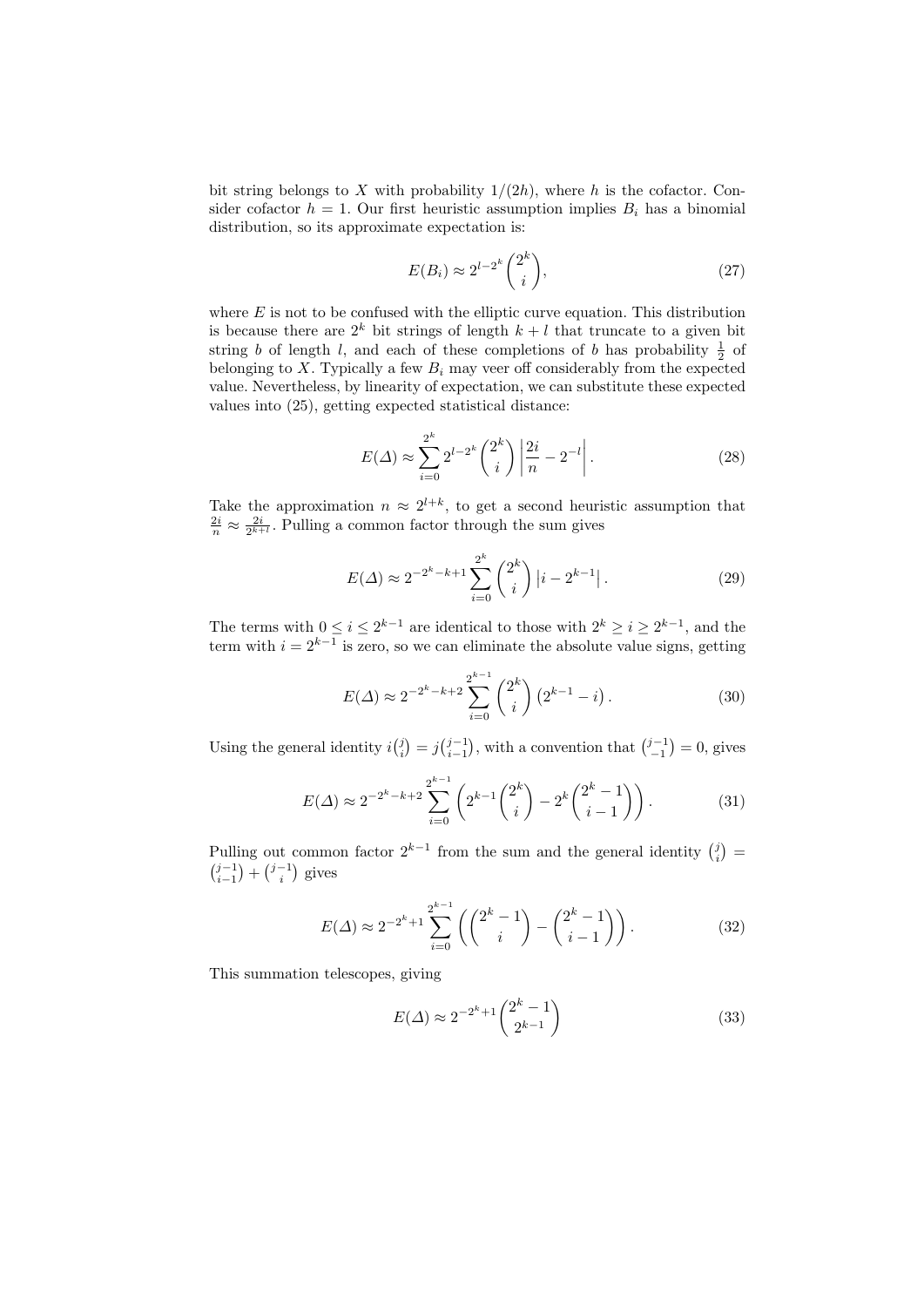For large even J, Stirling's approximation gives a third heuristic assumption that  $\binom{J}{J/2} \approx \frac{2^J}{\sqrt{2\pi J}}$ , and clearly  $\binom{J-1}{J/2} = \frac{1}{2} \binom{J}{J/2}$ . Applying this to (33) with  $J = 2^k$ gives

$$
E(\Delta) \approx \frac{1}{\sqrt{2\pi 2^k}}\tag{34}
$$

as the heuristic value for the statistical distance. For  $k = 16$ , the heuristic for the expected statistical distance is about  $\frac{1}{641}$ . Although this is just a heuristic, it may be prudent to pay the price of using a larger  $k$  when a high degree of indistinguishability is desired. If only unpredictability is desired, say if the ECRNG is used for nonces or keys, but not as one-time pads, then this may not be so critical.

An optimal distinguisher can be constructed by computing  $n(b)$ , which has a computational cost of about  $2^k$  times the cost of validating a potential xcoordinate. If  $\frac{n(b)}{n} > 2^{-l}$  report  $t(x(R))$ , otherwise report B. Provided that k is small enough, then one heuristically expects that an efficient distinguisher exists with advantage of about that given by (34).

Rather than making all these highly heuristic assumptions, one can also gather some empirical data by sampling random  $B$  to infer an approximate distribution for  $n(B)$ . The inferred distribution can be used as estimates for the quantities  $B_i$  and thus the statistical distance  $\Delta$ . An accurate inference requires a large random sampling. We have carried out quite extensive experiments, and they confirm the heuristic estimates.

One possibility for repairing the ECRNG is to use standard techniques for entropy extraction to process the raw outputs. In order to increase the asymptotic output rate, one may want to extract output from tuples of points instead of single points. This introduces a higher startup cost and requires a buffer to hold the points, but this can be tolerated in many practical applications.

## Acknowledgments

The first author thanks the ANSI X9F1 working group for introducing him to the ECRNG, and Certicom colleagues for valuable discussions, especially Matt Campagna for a careful reading. The second author thanks John Kelsey for introducing him to the ECRNG. We would also like to thank the anonymous referees for helpful comments.

## References

- 1. Blum, M., Micali, S.: How to generate cryptographically strong sequences of pseudo-random bits. SIAM Journal on Computing 13 (1984) 850–864
- 2. Kaliski, B.S.: A pseudo-random bit generator based on elliptic logarithms. In Odlyzko, A.M., ed.: Advances in Cryptology — CRYPTO '86. Volume 263 of LNCS., Springer (1986) 84–103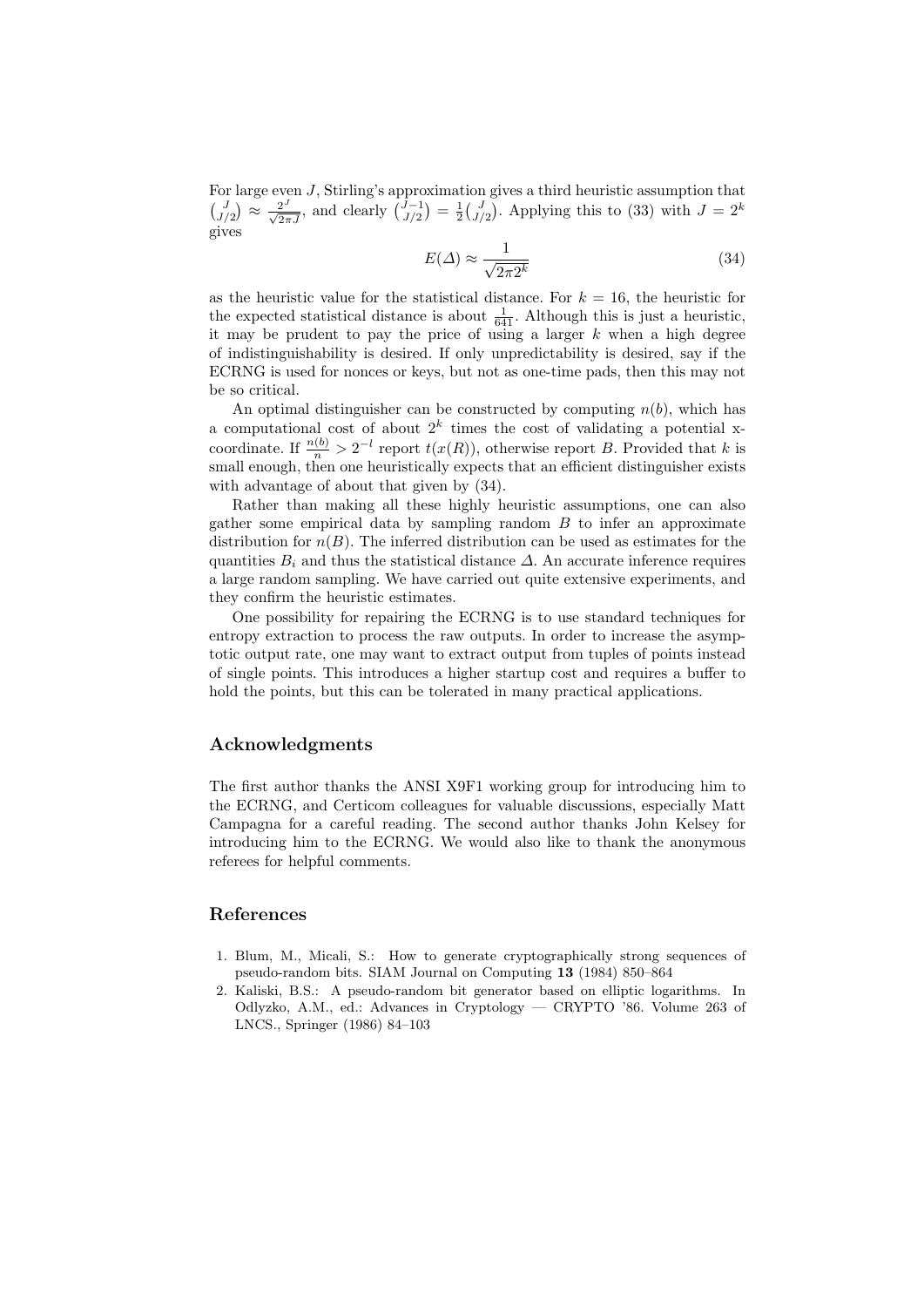- 3. Barker, E., Kelsey, J.: Recommendation for Random Number Generation Using Deterministic Random Bit Generators. National Institute of Standards and Technology. (2006) http://csrc.nist.gov/CryptoToolkit/RNG/SP800-90\_June2006. pdf.
- 4. Johnson, D.B.: X9.82 part 3 number theoretic DRBGs. Presentation at NIST RNG Workshop (2004) http://csrc.nist.gov/CryptoToolkit/RNG/Workshop/ NumberTheoreticDRBG.pdf.
- 5. Barker, E.: ANSI X9.82: Part 3 2006, Random Number Generation, Part 3: Deterministic Random Bit Generators. American National Standards Institute. (2006) Draft. http://www.x9.org/.
- 6. Standards for Efficient Cryptography Group: SEC 1: Elliptic Curve for Cryptography. Draft 1.7 edn. (2006) http://www.secg.org/.
- 7. Boneh, D.: The decision Diffie-Hellman problem. In Buhler, J.P., ed.: Algorithmic Number Theory, ANTS-III. Volume 1423 of LNCS., Springer (1998) 48–63 http: //crypto.stanford.edu/~dabo/abstracts/DDH.html.
- 8. Mahassni, E.E., Shparlinksi, I.: On the uniformity of distribution of congruential generators over elliptic curves. In: International Conference on Sequences and Their Applications, SETA '01, Springer (2002) 257–264
- 9. Gürel, N.: Extracting bits from coordinates of a point of an elliptic curve. ePrint 2005/324, IACR (2005) http://eprint.iacr.org/.
- 10. Schoenmakers, B., Sidorenko, A.: Cryptanalysis of the dual elliptic curve pseudorandom generator. ePrint 2006/190, IACR (2006) http://eprint.iacr.org/.
- 11. Naor, M., Reingold, O.: Number-theoretic constructions of efficient pseudo-random functions. In IEEE, ed.: Foundations of Computer Science, FOCS '97, IEEE Computer Society Press (1997) 458–467 http://www.wisdom.weizmann.ac.il/ ~reingold/publications/GDH.PS.
- 12. Farashahi, R.R., Schoenmakers, B., Sidorenko, A.: Efficient pseudorandom generators based on the DDH assumption. ePrint 2006/321, IACR (2006) http: //eprint.iacr.org/.
- 13. Luby, M.: Pseudorandomness and Cryptographic Applications. Princeton University Press (1996)
- 14. Goldreich, O.: Foundations of Cryptography. Cambridge University Press (2001)
- 15. Smart, N.P.: A note on the x-coordinate of points on an elliptic curve in characteristic two. Information Processing Letters 80(5) (2001) 261–263

## A Unpredictability of the Next State from the Current **Output**

Unpredictability is a much weaker property than indistinguishability, but is also much more important. If the ECRNG outputs are used as cryptographic keys, very little harm may come from them being distinguishable. If they are predictable, however, then all may be lost. Indistinguishability implies unpredictably, so in fact, we have already proven unpredictability.

The theorem below, however, proves a little bit of unpredictability under weaker, arguably more accepted, conjectures, such as hardness of CDH instead of the hardness of the DDH problem.

**Theorem 4.** If CDH and XLP are hard, and q and  $s_0$  are independent random integers uniformly distributed in  $[0, n - 1]$ , and  $g_m(qP, s_0) = (R_0, \ldots, R_m)$  and